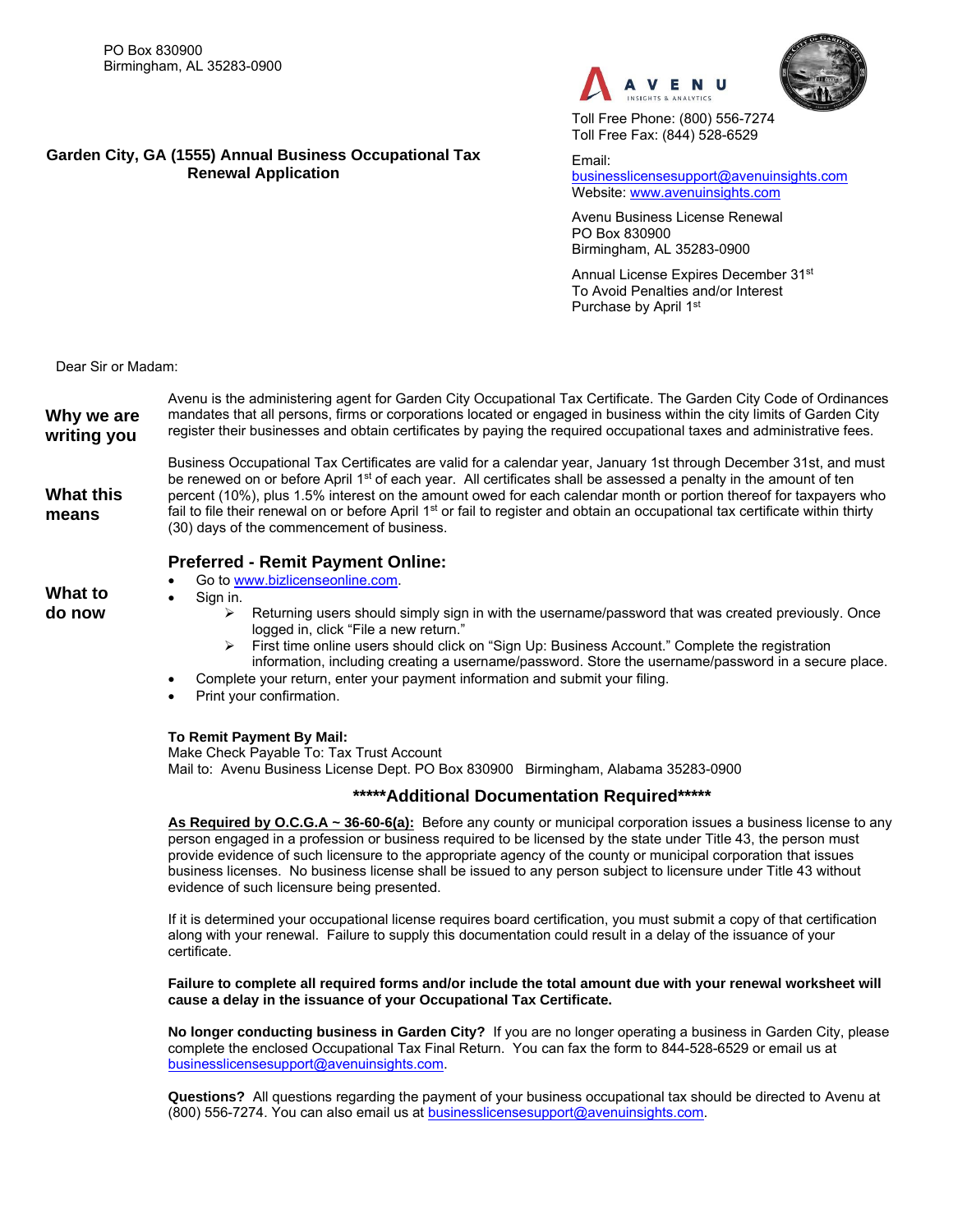#### **BUSINESS OCCUPATIONAL TAX RENEWAL WORKSHEET GARDEN CITY, GA Annual Renewal**

**\*Failure to Submit Application and Fees on or before April 1 st of Each Year Will Result in Penalties and Interest.**

| <b>FEE CLASS:</b> | <b>RATE:</b>                                |                         |
|-------------------|---------------------------------------------|-------------------------|
|                   | <b>Business Name &amp; Physical Address</b> |                         |
|                   |                                             |                         |
|                   | <b>Business Name and Mailing Address</b>    | <b>Avenu Account #:</b> |

Are you a professional practitioner electing to pay a flat fee of \$400?

(If yes, please submit a copy of your State license with this return.) Enter \$400 on line 4 below and complete calculations.

 $\_$  , and the state of the state of the state of the state of the state of the state of the state of the state of the state of the state of the state of the state of the state of the state of the state of the state of the  $\_$  , and the state of the state of the state of the state of the state of the state of the state of the state of the state of the state of the state of the state of the state of the state of the state of the state of the

Is this business required by any State of Georgia or Federal Agency to have a State License?

Is this a Home-Based Business?

Does your business have a State of Georgia Sales Tax ID #? YES or NO If yes, please provide the ID #

Please provide your FEIN or SSN if you are a sole proprietorship:

If Partnership, please give names and social security numbers of each partner:

#### **Tax Calculation for Current Year**

| 1. Gross Receipts for The Year                                          |                                                                       | $(1)$ \$      |          |
|-------------------------------------------------------------------------|-----------------------------------------------------------------------|---------------|----------|
| 2. Multiply Line1 by Rate: _______________                              |                                                                       | $(2)$ \$ $\_$ |          |
| 3. Administrative Fee                                                   |                                                                       | $(3)$ \$      | 150.00   |
|                                                                         | 4. Occupational Tax Due (Add lines 2 and 3) (Maximum Tax Due \$5,000) |               | $(4)$ \$ |
| 5. Penalty -10% Penalty on or after April 2nd                           |                                                                       |               | $(5)$ \$ |
| 6. Interest - 1.5% Interest per month on or after April 2 <sup>nd</sup> |                                                                       |               | $(6)$ \$ |
| 7. Credit for Previous Tax Overpayment                                  |                                                                       | (7)\$         |          |
| 8. Total Amount Due (Add Lines 4 through 7) (+ or -)                    |                                                                       | (8)\$         |          |

*Return Completed Worksheet & Renewal Application with Check or Money Order Made Payable To: Tax Trust Account. Mail To: Avenu ●BL Dept ● PO Box 830900 ● Birmingham, Alabama 35283-0900. For assistance call (800) 556-7274. You can also email us a[t businesslicensesupport@avenuinsights.com](mailto:bizlicensesupport@revds.com)*

I hereby swear under penalty of perjury that the information reported on this worksheet is to the best of my knowledge true, correct and complete. I understand that the issuance of the Occupational Tax Certificate does not permit the business to operate unless the business is properly zoned and in compliance with all applicable City of **Garden City and State of Georgia ordinances and regulations. I understand that if it is determined that my occupational license requires board certification, I must submit a copy of that board certification along with my renewal. I understand that failure to supply this documentation could result in a delay of the issuance of my Occupational Tax Certificate.** 

Returned Check Disclaimer: Effective July 1, 2010, each returned item received by Avenu due to insufficient funds will be electronically represented to the presenters' bank no more than two times in an effort to obtain payment. Avenu is not responsible for any additional bank fees that will accrue due to the resubmission of the returned item. Please see the full returned check policy a[t www.avenuinsights.com/taxpayer/return-check-disclaimer.php](http://www.revds.com/taxpayer/return-check-disclaimer.php)

| <b>Printed Name:</b> | Title: | <b>Email</b> |
|----------------------|--------|--------------|
| Signed:              | Date:  | Phone:       |